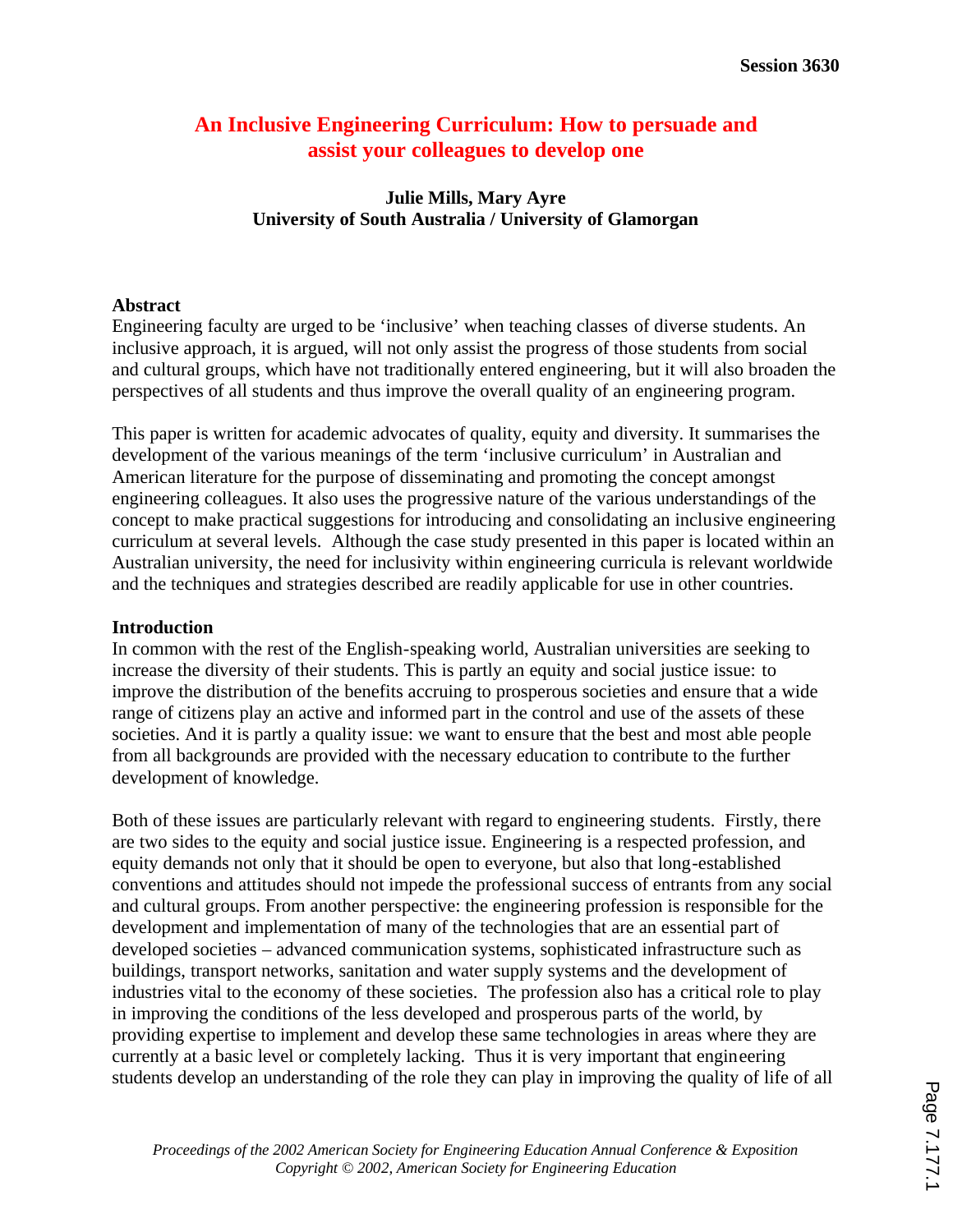people, not just those who happen to be from the same ethnic or economic background as themselves.

The quality issue is also crucial in engineering. The engineering profession in the western world remains overwhelmingly male dominated and, although the numbers of female students commencing undergraduate engineering studies has improved over the last twenty years, the indications are that they have now reached a plateau [1, 2, 3]. Similarly the representation of minority groups is also low. With the continuing decrease in the number of high school students graduating with mathematics and science backgrounds suitable to enter engineering, it is critical that universities draw from the complete pool of qualified students available, not just the white, anglo-saxon male proportion of it. However, it is not sufficient simply to attract a diverse student population to engineering. There are further challenges: firstly to cater for the interests and backgrounds of these diverse students during their professional education (one focus of this paper) and then to change the culture of the engineering workforce and workplace to ensure that they can be comfortable and succeed in their profession [1, 3, 4].

## **Why should increasing diversity in the classroom lead to changes in the curriculum?**

The most common and persistent concern of engineering departments relating to diversity is to improve the recruitment and retention of women, initially as engineering students, but ultimately for employment in the profession. Increasing the representation of women in the engineering workforce is desirable for the following reasons:

- · social justice considerations women should not be excluded from the advantages and privileges which accrue to the professional engineer [5, 6]
- recognition that diversity in the labour force is to the advantage of the industry  $-$  it brings in new talents and provides access to wider markets [3, 5, 7]
- · to relieve labour shortages in the profession [8].

It is therefore a matter of concern that women are still severely underrepresented in the engineering profession and that the proportion is growing so very slowly. In Australia, for example, the proportion of women in the engineering workforce has increased from 5% in 1991 to 6.8% in 1996 (the date of the last census) [2]. Women are more strongly represented in the Australian engineering student population (14.8% in 1999) than in the profession, but not only is this figure nowhere near the proportion of women in the population as a whole, it has remained stationary since 1994 [3]. These statistics explain the continuing attention to finding ways to increase the recruitment and retention of women engineering students.

The typical engineering curriculum (i.e. the entire learning experience within a course) has been blamed for the difficulties in recruiting and retaining female engineering students. Beder [9] describes it as showing an

*"… obsession with the technical, the mathematical, and the scientific, and an almost complete neglect of the social, political and environmental issues…"* 

which discourages

 *" … students with broader interests, a different range of talents…; those who want to work with people rather than machines and numbers, those who care about social relations. Too often it is the female students who are put off."* [p. 173].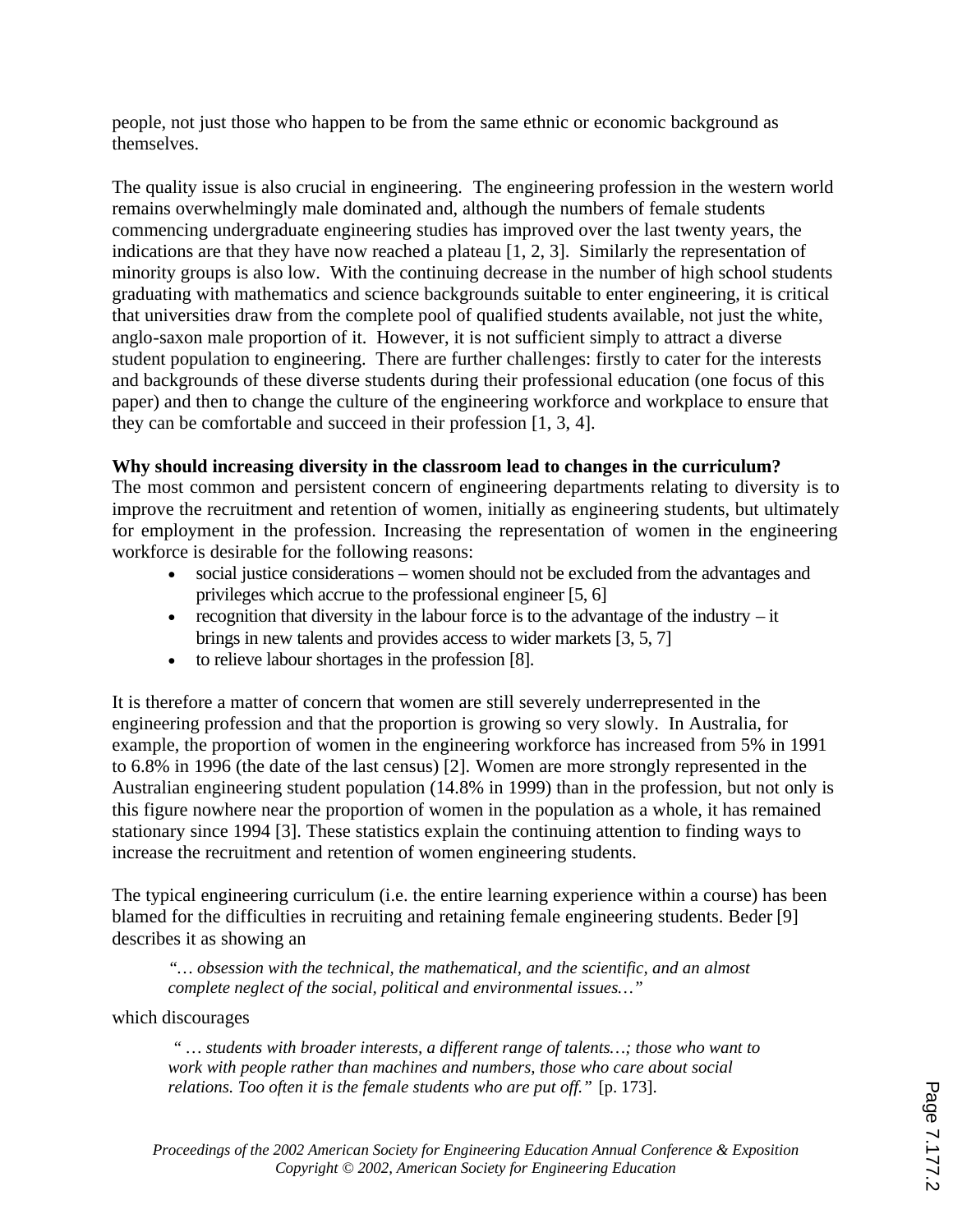Lewis [10] remarks that in the engineering curriculum

*"The research questions, methods, criteria of success, and styles of teaching are male defined, and consequently, the knowledge itself reflects a bias towards a male cognitive style in its practices, theories, and ways of teaching. The science and engineering makers have created disciplines where they are comfortable with the separation of theory from social or environmental context, and where the top-down, expert scientist authority is the dominant paradigm* [p. 270].

Reforms to the curriculum are therefore recommended in order to attract and retain women students. Other social and cultural groups are also under-represented amongst engineering students. In Australia these groups include aboriginal students, students from rural, low socioeconomic and some ethnic backgrounds and international students. Similar social and cultural groups are under-represented in higher education in other western countries. Curriculum reform is recommended to improve recruitment and retention of students from all of these groups too.

### **What is an inclusive curriculum?**

Early approaches to teaching diverse students aimed to ensure that 'different' students were included, as opposed to excluded, in lectures and laboratories, giving rise to the term 'inclusive' teaching. Faculty were urged to examine their teaching practices and to ensure that in the assumptions they made about students' backgrounds, in the examples and metaphors they used, and in the attention they gave to individual students, they were not excluding those students who came from cultures which differed from the dominant culture represented in the class (usually young, white and male) [11]. Modifications to the physical environment were often recommended too, for example lowering the level of laboratory equipment so that students other than 6-foot males could reach it! Over time the concept of 'inclusive' has developed further and is now also generally understood to mean that the syllabi as well as the teaching methods employed should acknowledge the interests, attitudes and perspectives of the 'non-traditional' students, as well as the traditional ones [12, 13]. More controversially, some educators argue that an inclusive curriculum also involves encouraging students to challenge the power of the curriculum to support social injustice [12, 14, 15], otherwise they are permanently excluded from the benefits of society.

Rosser [5] has shown that these various interpretations of the inclusive curriculum represent the developmental stages which typically occur in universities committed to improving the representation of women in their science programs, though not all institutions achieve the most advanced stage. The present authors recognise Rosser's six stages as being equally applicable in an engineering context and to all 'non-traditional' students. In a previous work [16] we have paraphrased and summarised her discussion and formulated it into tabular form for ease of reference. We reproduce this in Table 1 below.

Although research in this field has collated these various understandings of inclusive curricula into a consistent framework, the authors have found that their engineering colleagues are rarely aware of this conceptual integration. Consequently undeclared, incomplete or conflicting perspectives tend to inhibit the acceptance of the concept of an inclusive curriculum and hence its implementation in the engineering curriculum. If and when some consensus is reached as to its desirability and applicability in engineering, a second difficulty arises: *how* can the characteristics of an inclusive curriculum be incorporated into engineering programs?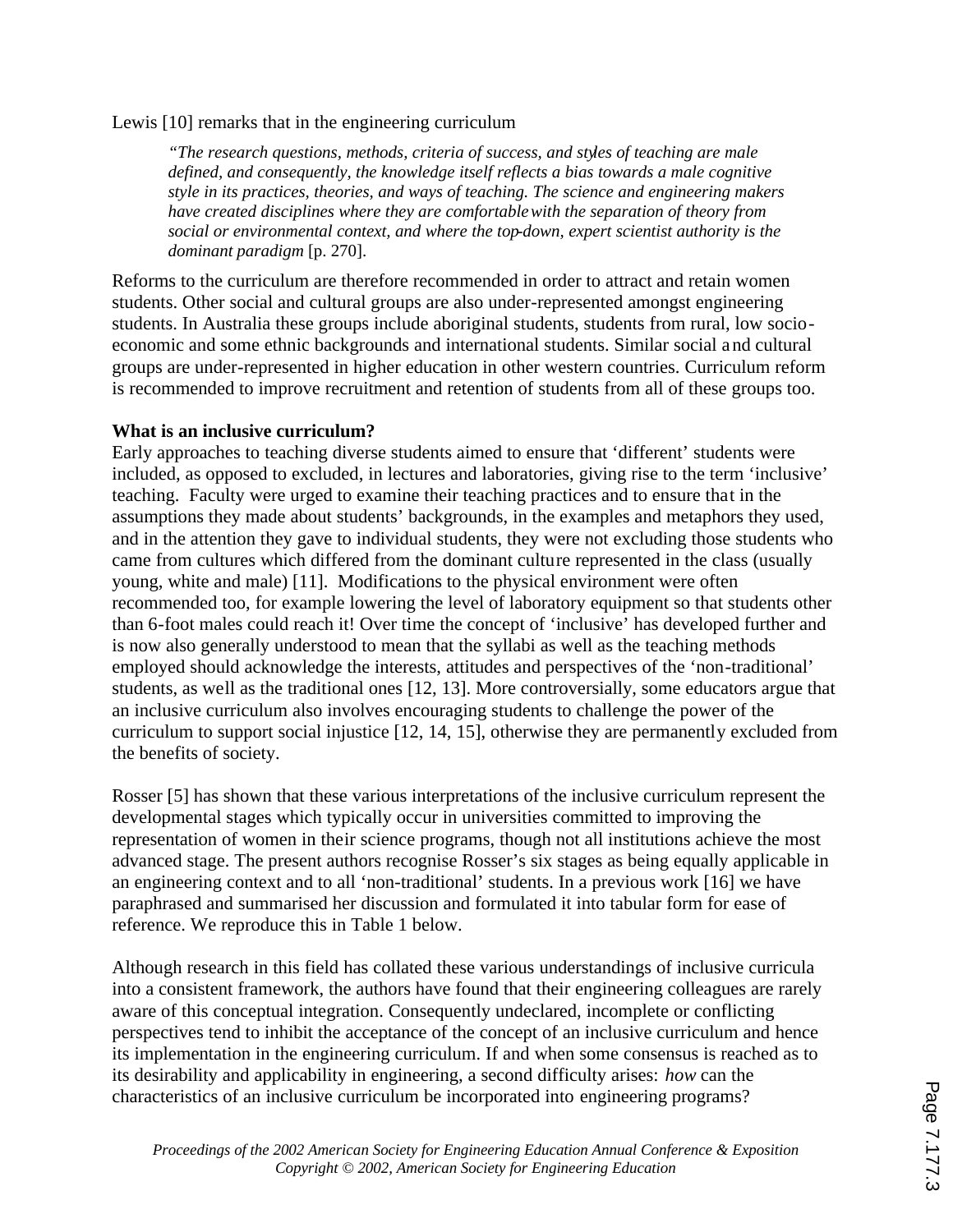| <b>Stage</b>   | Title                                                                                                   | <b>Characteristics</b>                                                                                                          | <b>Strategies to achieve change</b>                                                                                                                                                |
|----------------|---------------------------------------------------------------------------------------------------------|---------------------------------------------------------------------------------------------------------------------------------|------------------------------------------------------------------------------------------------------------------------------------------------------------------------------------|
| 1              | Absence of women is not noted                                                                           | Assumption that the objectivity of<br>engineering renders it immune to<br>gender considerations                                 | Acknowledge gender influences<br>and seek ways to incorporate them<br>appropriately in the curriculum                                                                              |
| 2              | Recognition that most engineers are<br>male and that engineering may reflect<br>a masculine perspective | Engineering views the world from a<br>male perspective                                                                          | - explore issues of social concern<br>- set open-ended investigative-type<br>problems                                                                                              |
| $\mathcal{F}$  | Identification of barriers that prevent<br>women from entering engineering                              | Exploring why women are not<br>attracted to studying engineering; how<br>to attract them and how to reduce<br>barriers at entry | Consider the learning environment<br>as well as entry issues; remove the<br>'chilly climate' experienced by<br>many women students                                                 |
| $\overline{4}$ | Search for women engineers and their<br>unique contributions                                            | Include the contributions of women<br>engineers and discuss why they have<br>often been 'lost'.                                 | - teach in cooperative and<br>interdisciplinary ways<br>- discuss the social benefits of<br>technological progress                                                                 |
| 5              | Engineering done by feminists and<br>women                                                              | Accepting and incorporating women's<br>different perspectives and 'ways of<br>knowing' in the study of engineering.             | - encourage development of<br>theories and hypotheses that are<br>relational, interdependent and<br>multicausal<br>- use qualitative and quantitative<br>methods in data gathering |
| 6              | Engineering redefined and<br>reconstructed to include us all                                            | Incorporating all of the above into a<br>transformed inclusive mainstream<br>curriculum                                         | The philosophy, aims, objectives<br>and content of the curriculum must<br>be based on the principles of<br>inclusivity, as well as the way the<br>curriculum is delivered          |

**Table 1:** S**tages of curriculum transformation [adapted from 5, pp. 4-17]**

## **Developing an inclusive curriculum**

In 1997-8 the University of South Australia conducted an eighteen-month inclusive curriculum project across all programs in the university. The project aimed to develop inclusive curricula by improving the understanding and practice of faculty and developing guidelines to assist them in restructuring their courses to become more inclusive. The project was intended to raise awareness of the issues and influence institutional and departmental policy, not to conduct formal research. Its objectives (which formed the indicators against which the project was evaluated) were to produce guidelines, to provide staff development and to develop and collect resources to assist the growth and extension of inclusive curricula after the formal project ended.

Whilst guidelines are valuable for implementing curriculum transformation, there must first be faculty and departmental commitment to making the changes. The support of departmental heads in engineering was particularly strong and the authors were asked to provide additional assistance in developing inclusive curricula within those departments. The authors have discussed details of the project and its impacts on the engineering departments elsewhere [17], but a brief description has also been included here.

Within the engineering departments the implementation of the inclusive curriculum project commenced with an audit to assess the extent of inclusive curriculum practice amongst faculty. This involved both interviews with course co-ordinators and heads of schools as well as an examination of existing course materials, documentation and departmental policies. Based on the outcomes of the audit, workshops were developed on topics such as "Towards an Inclusive Curriculum", "Developing an Inclusive Curriculum" and "Learning Styles and their implications for students' success". Attendance at workshops was not compulsory, but was strongly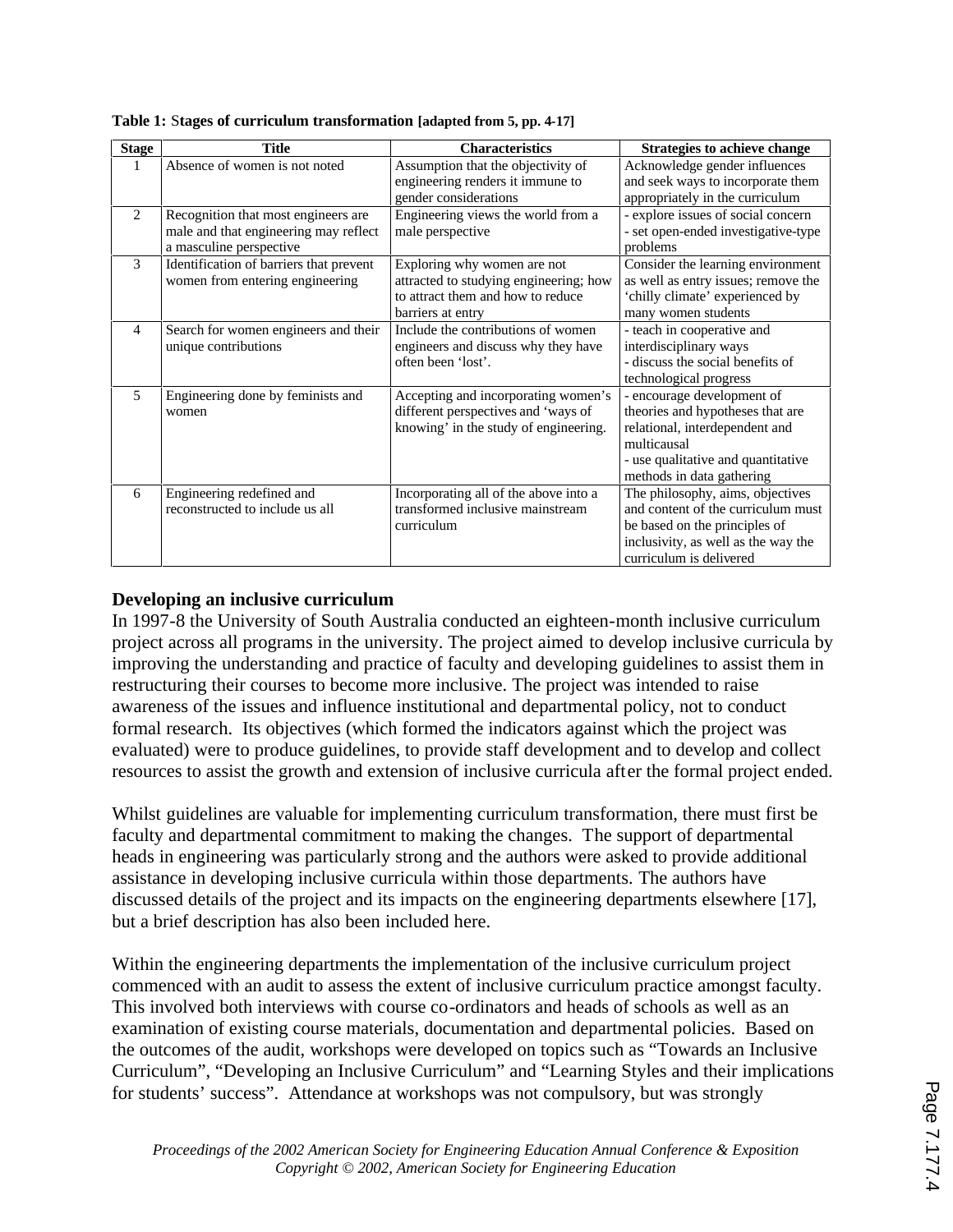encouraged by most Heads of Schools. As expected, most attendees were those faculty who were already identified as having a strong interest in teaching, but this included the vast majority of those who taught large, early year classes and approximately 30% of engineering faculty participated in one or more of the workshops.

As well as conducting workshops, a manual was developed [16] (discussed in more detail later in the paper), that gave faculty practical suggestions for developing inclusive curricula within their courses, and incorporating suggestions and examples from the audit and workshops. The manual was made available to all faculty via the project web site and was available in hard copy if desired. In addition, the authors participated in individual discussions with faculty about developments within their courses.

The project was funded for an 18 month period and clearly within that timeframe it would be unlikely that major impacts of the faculty education process could be evaluated in terms of improved access or participation figures for female students or similar statistics. It was also not within the scope of the project to conduct such evaluations. However, statistics do indicate an improving trend in these figures since the project commenced, refer Tables 2 and 3. Until 1999 the figures that were collected were aggregated for all engineering departments. In 2000, figures were separated into school discipline areas. Separate retention and success rate figures were not collated for female students in engineering until 2000, but these have been included in Table 4 (2001 figures are not yet available). These figures indicate that the engineering departments were either close to or above the retention and success rates of female students across the university as a whole and of male engineering students.

It should be pointed out however, that it would not be possible to attribute any improvement or success in statistics solely to curriculum improvements that encompass inclusivity, as many other factors and initiatives are involved, both internal and external to the departments, such as increased outreach activities targeted to girls' high schools, and high schools in low socioeconomic areas. In addition, since overall female student numbers remain small in all schools, changes of only a few students in numbers in any given year can significantly effect these percentages. (The percentages of female engineering students at the University of South Australia are around Australian generic average values in Civil engineering, but the remaining degrees offered by the university are in the 'heavy' engineering disciplines of Mechanical, Electrical and Mining engineering, not in Chemical or Environmental engineering that have proven more attractive to female students, hence overall female student percentages at the university are below the generic national average figures).

**Table 2: Access of women in engineering at University of South Australia 1996 – 2001 as a percent of all commencing domestic students in each School** 

|                                     | 1996 | 1997  | 1998 | 1999 | 2000 | 2001 |
|-------------------------------------|------|-------|------|------|------|------|
| Engineering (all)                   | 12.5 | 1 າົາ | 8.5  | 10.5 |      |      |
| <b>Mechanical Engineering</b>       |      |       |      |      | 4.5  | 8.7  |
| <b>Electrical Engineering</b>       |      |       |      |      | 12.6 | 9.0  |
| <b>Civil and Mining Engineering</b> |      |       |      |      | 15.0 | 12.9 |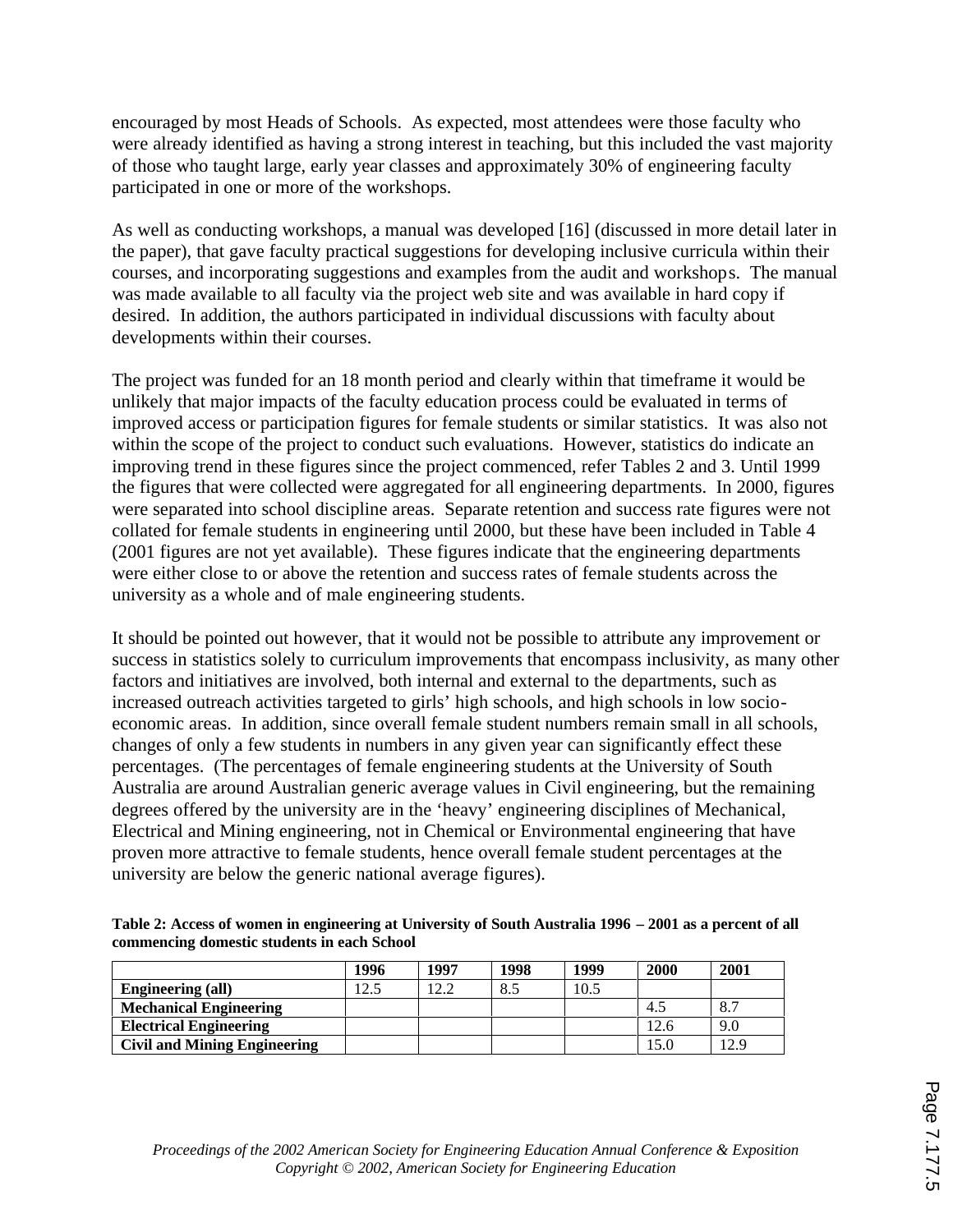|                                     | 1996 | 1997 | 1998 | 1999 | 2000 | 2001 |
|-------------------------------------|------|------|------|------|------|------|
| Engineering (all)                   | .0.1 | 10.8 | 9.2  | 10.1 |      |      |
| <b>Mechanical Engineering</b>       |      |      |      |      | 5.2  |      |
| <b>Electrical Engineering</b>       |      |      |      |      | 11.3 | 10.3 |
| <b>Civil and Mining Engineering</b> |      |      |      |      | 16.5 | .4.5 |

**Table 3: Participation of women in engineering at University of South Australia 1996 – 2001 as a percent of all domestic students in each School** 

**Table 4: Retention and success rates of women in engineering at University of South Australia 2000** 

|                                     | <b>Female</b>    | <b>Male</b>      | <b>Female</b>  | <b>Male Success</b> |
|-------------------------------------|------------------|------------------|----------------|---------------------|
|                                     | <b>Retention</b> | <b>Retention</b> | <b>Success</b> |                     |
|                                     | (9/0)            | $($ %)           | (%)            | (9/0)               |
| <b>Mechanical Engineering</b>       | 100.0            | 78.9             | 95.1           | 82.7                |
| <b>Electrical Engineering</b>       | 77.6             | 86.1             | 80.0           | 72.8                |
| <b>Civil and Mining Engineering</b> | 91.7             | 74.3             | 87.5           | 76.9                |
| University in total                 | 80.7             | 78.2             | 86.8           | 84.3                |

As stated previously the intention of the inclusive curriculum project within both the university as a whole as well as the engineering departments was one of staff and resource development. At the conclusion of the project the principles of developing inclusive curriculum were formally incorporated into the "*Policy for Development, Amendment and Approval of Programs and Courses*" [18] and the *"Code of Good Practice: University Teaching"* [19] of the University of South Australia. It is now required when planning the development or amendment of programs that faculty should:

*" …indicate in what way advice has been sought on issues of inclusivity, how that advice is acted upon in the planning and delivery of the program, and what mechanisms will be adopted to evaluate the level of success of such program components."* 

Hence the requirements for developing and teaching inclusive curricula are now mainstreamed within the university. To the authors' knowledge the university has not yet evaluated the success of the inclusive curriculum provisions individually, as they are considered to be just one part of a multi-pronged effort to improve equity and diversity performance at the university.

The remaining discussion in this paper focuses on some of the obstacles the authors have encountered within the engineering departments when advocating and advising an inclusive curriculum, both during and after the project and the devices they have used to overcome objections and impediments. When we first started to promote and develop an inclusive curriculum, it was clear that although most of Rosser's stages were represented amongst our academic colleagues, the majority were at about Stage 2. However, there were some other issues that needed to be addressed before we could progress through the remaining stages of curriculum transformation.

## *Clarifying the meaning of 'inclusive curriculum' with colleagues*

The evolution in the meaning of the term 'inclusive curriculum' described above caused us the first difficulty in trying to encourage our departments to become more inclusive. We found that it cannot be assumed that colleagues are in agreement with all the 'stages' described above, or even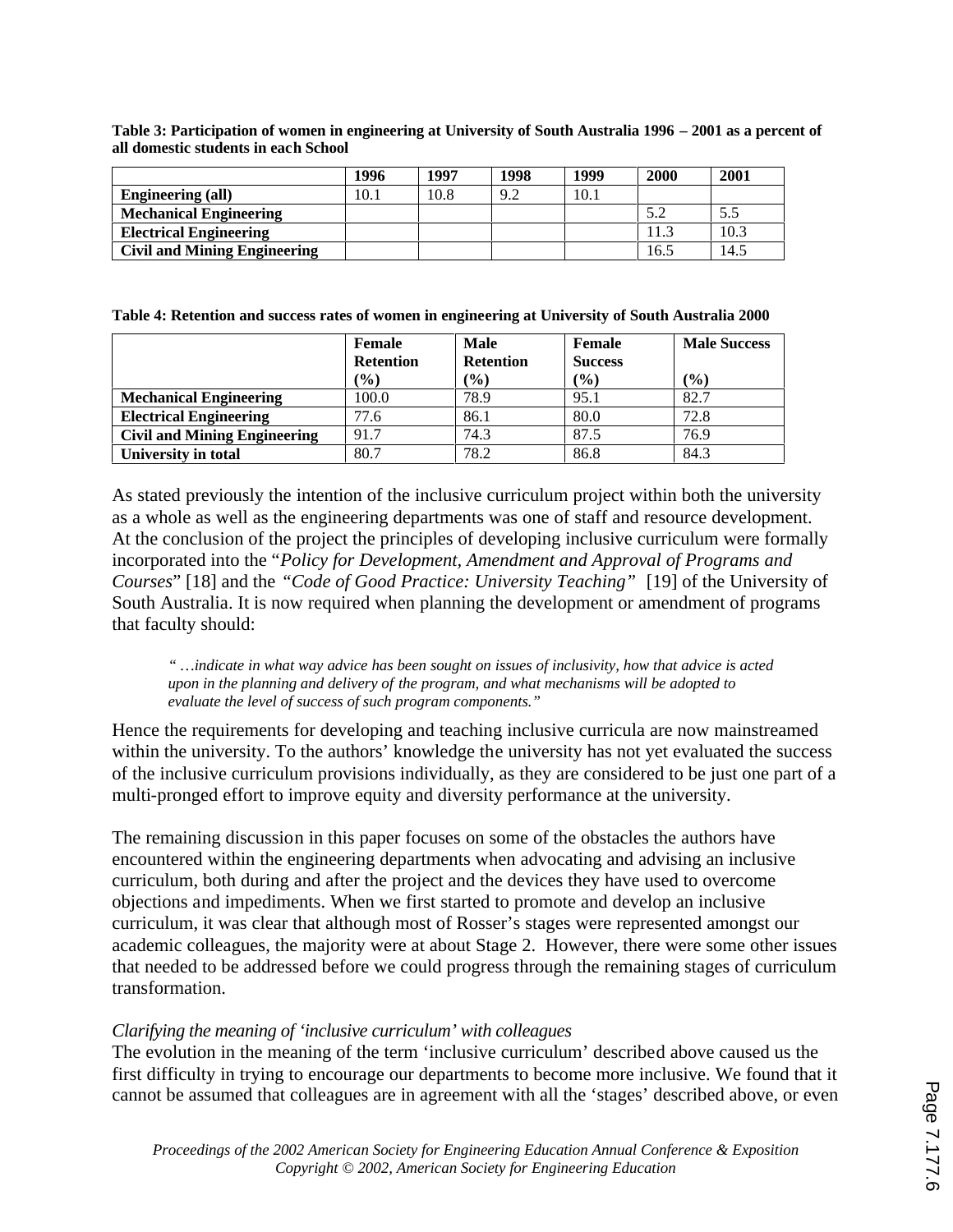that they are aware of the full range of different meanings. Any consensus amongst our colleagues of understandings of the term 'inclusive curriculum' seemed to centre around the perception of a curriculum which respects, acknowledges and values the differing backgrounds, interests and perspectives of all the students in a diverse class.

Some colleagues, however, having accepted the 'earlier' meanings, such as acknowledging the contributions of women to the progress of engineering, resisted the 'later' thinking that inclusivity now requires penetrating more deeply into the curriculum. Resistance was demonstrated for example by a lack of interest or replication in the first author's practice of setting engineering problems that address a societal need, rather than focusing only on technological solutions. The range of meanings of 'inclusive' also caused difficulties with faculty who by some means made their first acquaintance with the concept in its most advanced form: using the curriculum to challenge inequitable power relationships. Perhaps understandably these colleagues were somewhat sceptical about the relevance of this meaning to the engineering curriculum.

We realised that first we must clarify with colleagues the range of meanings and the corresponding purposes of an inclusive curriculum. We used a variety of media and occasions in which to address this objective: informal discussions, more formal workshops and by circulating and recommending materials. Our purpose was to emphasise the progressive nature of these various meanings and encourage colleagues to initially locate themselves at whichever stage they felt comfortable, but to be open to considering the relevance and applicability to the engineering curriculum of the next stage of development of the concept.

## *Other Key Issues*

Having improved understanding of the term 'inclusive', we found it useful to expand on some of the main research findings to provide an overall picture of the ways in which engineering curricula can cause problems to minority students and perhaps more importantly, how an inclusive curriculum can benefit all students.

There have been a number of findings that many women experience a 'chilly climate' in science, engineering and technology courses and it is likely that other minority groups share similar experiences. Unhappy or uncomfortable students will not achieve as well as they might in a more supportive environment and they may even resign from the course.

Some of the features of the 'chilly climate' that have been identified are:

- erroneous assumption by lecturers that all students have prior 'tinkering' experience (practical familiarity with mechanical and electronic devices and appliances) [10]
- lack of excitement in the content or presentation of the course [20]
- apparent lack of relevance in the curriculum content [10, 21]
- teaching methods which are appropriate for only a very limited range of learning styles [10, 22]
- · disruptive behaviour of majority groups (e.g. male students throwing paper planes!) [21, 22]
- · classroom atmosphere uncomfortable for some students because of racism, sexism, or similar attitudes [10, 21, 22, 23].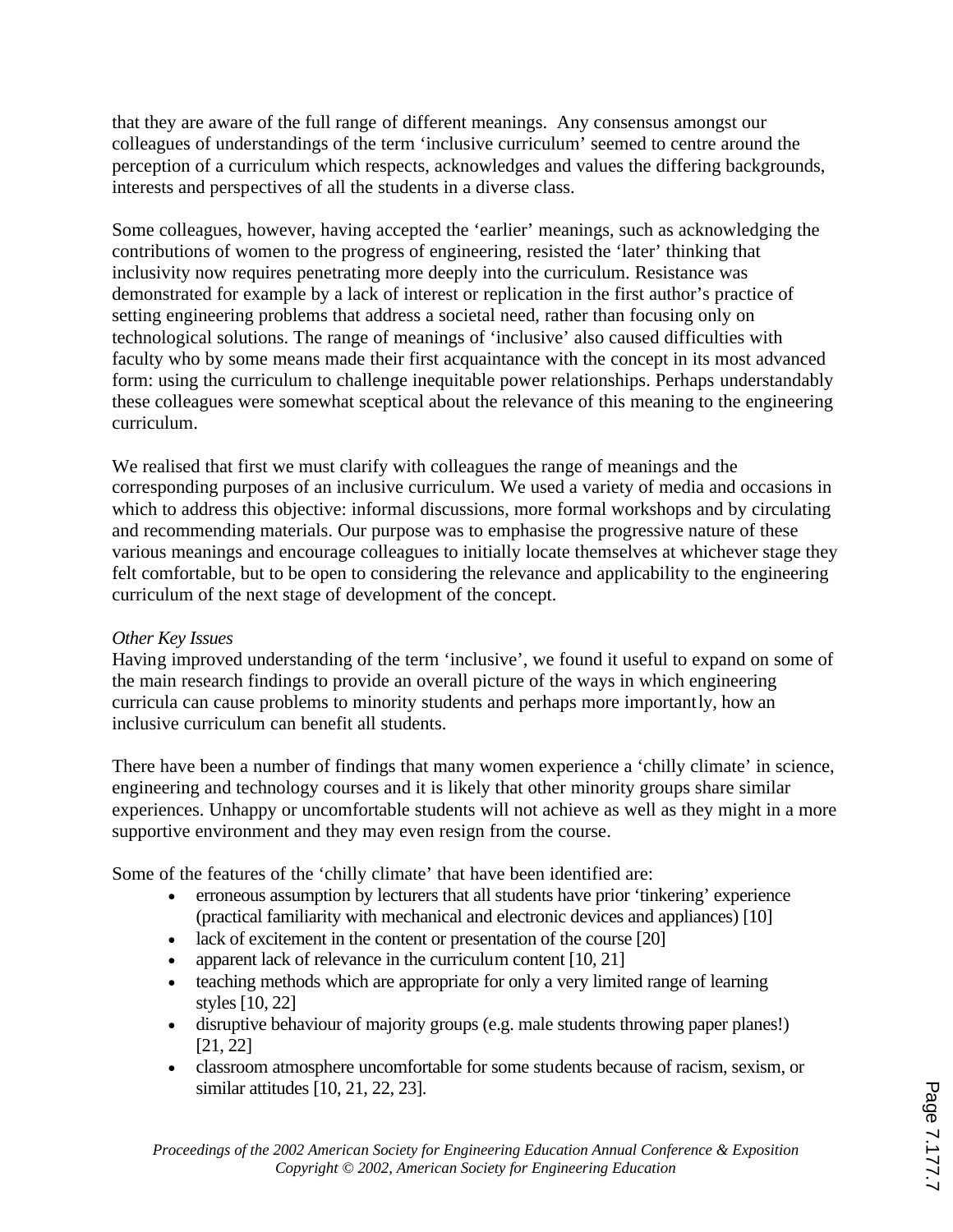Once aware of these features of the chilly climate, it is relatively easy to control, or at least limit, their influences. For example, it is not difficult to stop assuming that all students have tinkering experience and to ensure that the knowledge and skills we require are included in the course. For some faculty, however, it is more difficult to address the issues that relate to the curriculum content.

Many engineers and scientists maintain that their curriculum content is based on universal laws and is not therefore subject to cultural or gender bias, but this perspective is being challenged. Rosser is one author who points to alternative views [5]:

*Some scientists, influenced by scholarship in women's studies, the philosophy and history of science, and psychology, have begun to recognize that gender may influence science. Kuhn and his followers suggested that all scientific theories are the products of individuals living in a particular historical and social milieu*. [p.5]

*In the teaching of science, most instructors underline the importance of the scientist's objectivity in approaching the subject of study. This is thought to be necessary to establish scientific rigor ... Feminist critics* [24, 25] as well as practising scientists<sup>[26,</sup> *27] have pointed out that the portrayal of the scientist as distant from the object of study masks the creative, interactive relationship many scientist have with their experimental subjects*.[p.7]

Ideally, faculty who are committed to an inclusive curriculum will acknowledge the ideas suggested above. Those who have not yet reached this stage in their perceptions of an inclusive curriculum may prove resistant to the idea that gender and culture can influence scientific thinking. An author who has encountered this resistance in the disciplines of science, mathematics and engineering, which she describes as 'gender resistant', is Warren [28]. Warren suggests considering the curriculum content as comprising two components; the underlying theory and the applications and examples employed, and designating these as the 'primary' and 'secondary' content. When implementing an inclusive curriculum, engineers may find it helpful to consider these two components in stages: first consider how to make the secondary content more inclusive (by including examples and applications from a range of cultures) then later tackle the issues arising in making the primary content inclusive.

#### *Providing help with adapting the curriculum*

When urging our colleagues to adapt their curricula to make them more inclusive, typical reactions we have encountered have been: "We don't know how", "This stuff is easy for arts courses but not engineering" and "We haven't got time".

Here we have found that it is helpful to suggest proceeding in small steps. We encourage colleagues to experiment with the concept of inclusivity by applying its principles to individual components of the curriculum, before considering initiating formal curriculum revision.

Normally curricula are designed by considering the components of the curriculum in approximately the order given below:

· the assumptions made about the perspectives, experiences, values and backgrounds of the students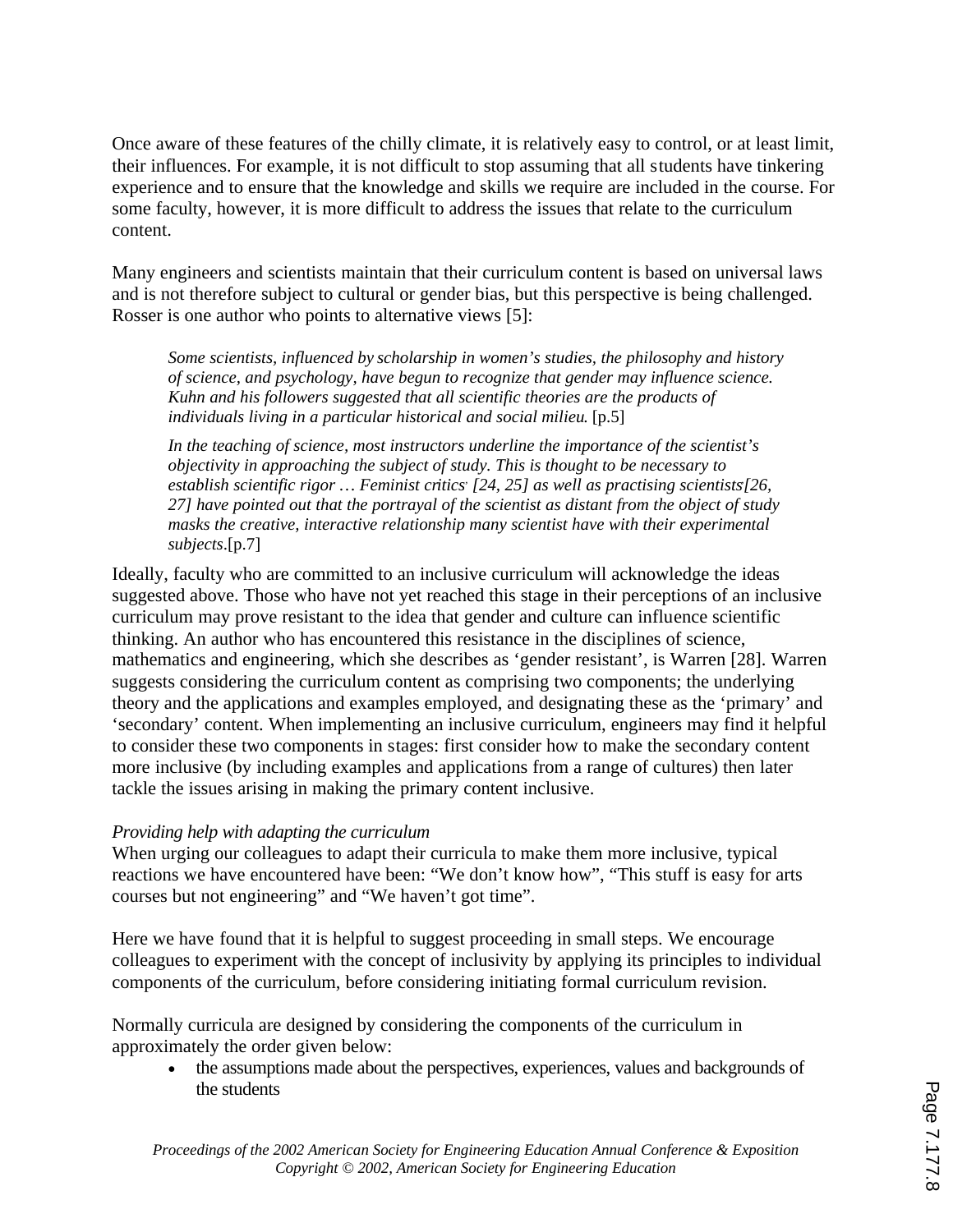- · the aims and objectives of the program or course
- the content
- the teaching and learning methods
- · resources used
- how the students are assessed
- the general learning environment.

To begin to introduce an inclusive curriculum, we suggest to colleagues that they should work through this list in reverse order, since the components at the end of the list can be adapted without invoking any formal procedures. If satisfied with the outcomes of these trials, a lecturer may be inspired to apply the principles to the more formal parts of the curriculum. So we recommend: start by considering how to improve the inclusivity of the learning environment, then apply inclusive principles to assessment procedures and work up the list from there. This process echoes the 'stages' of inclusive curriculum development shown in the table above.

To assist with this process, we have developed an internal manual, *"Making engineering more inclusive"* [16], as a resource for use by our engineering colleagues within the university. The manual includes some of the background of what is meant by inclusive curriculum and why we should develop it, but its primary focus is on practical strategies that faculty members can adopt or implement to achieve an inclusive curriculum. For example, it contains sections entitled "Suggestions for designing an inclusive curriculum" and "Suggestions for teaching an inclusive curriculum", where, for each of the components of the curriculum listed above, we summarise the issues and then provide examples and suggestions for addressing these issues in an engineering curriculum. An extract from the section "Suggestions for designing an inclusive curriculum" is included as Appendix A.

#### *Curriculum development using graduate qualities*

Another strategy that greatly assisted the development of inclusive curricula for engineering was an approach to curriculum development adopted by our university that focuses on graduate outcomes. The University of South Australia has identified seven generic 'qualities' as desirable in its graduates and the design of each program must now demonstrate how it will enable graduates to acquire these qualities.

The seven qualities are:

- 1. Graduates will be able to operate effectively with and upon a body of knowledge of sufficient depth to begin professional practice.
- 2. Graduates will be prepared for life-long learning in pursuit of ongoing personal development and excellence in their professional practice.
- 3. Graduates will be effective problem solvers, capable of applying logical, critical, and creative thinking to a range of problems.
- 4. Graduates will be able to work both autonomously and collaboratively as professionals.
- 5. Graduates will be committed to ethical action and social responsibility as professionals and citizens.
- 6. Graduates will be able to communicate effectively in professional practice and as members of the community.
- 7. Graduates will demonstrate an international perspective as professionals and citizens.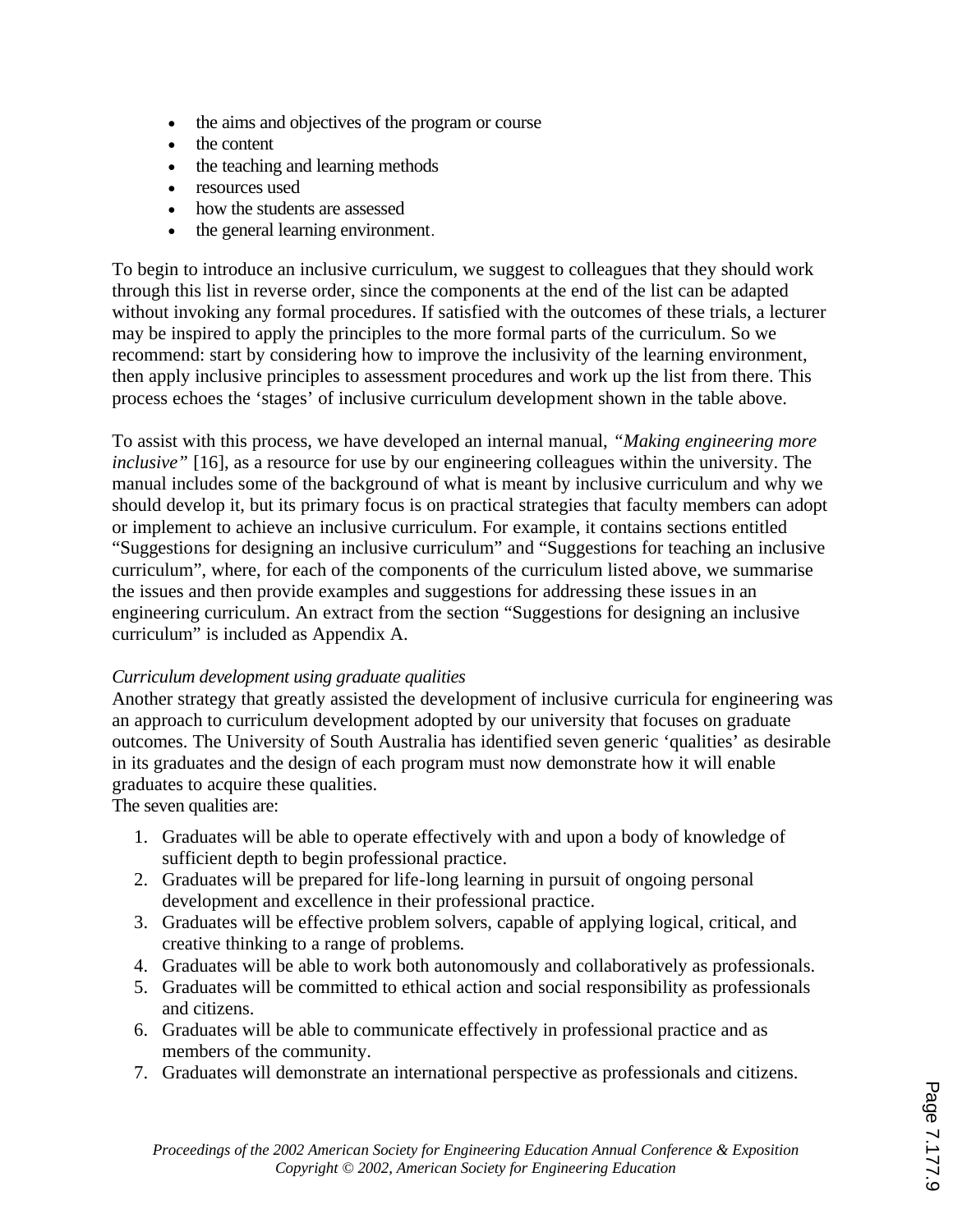To assist program design, the University has provided, for each 'quality', a set of disciplinegeneric indicators that a student has acquired the quality. As part of the University's mandatory program development process, these generic indicators must be elaborated for application to the particular discipline area and at this stage are comparable with the 'program objectives' required in other universities.

Also, to support its policy for inclusive curricula, the University has extended its table of 'indicators' described above, by matching each one to a new indicator which 'expresses inclusivity', then suggesting appropriate strategies for course design, teaching, learning and assessment, to enable students to demonstrate the inclusive nature of the curriculum they have experienced. For engineering programs, we have extended this framework further by including a series of specific examples from inclusive engineering courses that had already been developed. These tables were made available to engineering faculty as another practical tool to assist them in developing their programs and courses to become more inclusive. Two examples of these tables are included as Appendix B.

### **Summary**

Universities may adopt several strategies to increase the diversity of their students and improve the quality of the education they offer. In this context, an inclusive curriculum is often advocated as not only being appropriate for minorities, but also, by widening the experience of all students, to improve educational quality overall. The authors have found however, that confusion about the meaning of the term 'inclusive curriculum' creates a barrier to faculty acceptance of the concept and that it is essential to address this issue before expecting any real curriculum transformation.

This paper has firstly presented a synopsis of the various understandings of the inclusive curriculum found in the literature and described strategies employed by the authors to clarify these understandings to their colleagues. Rosser's 'stage' theory is adopted, which views these understandings as forming a steady progression from compensating women and minorities for their apparent disadvantage in the engineering classroom, to acknowledging that incorporating an increased range of perspectives in the curriculum will enhance the education of all.

Next, the paper has considered, again using existing research, the ways in which the typical engineering curriculum has been identified as failing to match the objectives of an inclusive curriculum, and suggests how the curriculum can be re-examined to incorporate inclusive features. In particular, it is recommended that faculty initially address the informal aspects of the curriculum, such as ensuring that the learning environment is supportive of women and minorities. If professors find that small changes of this nature are beneficial to the learning of all students, the authors recommend introducing more variety into their forms of assessment, and from there gradually applying the principles of an inclusive curriculum to all the other components of the curriculum, eventually addressing the content as well. Appendix A provides many practical examples drawn from the literature and from the authors' own experience, of introducing more inclusivity into the engineering curriculum. The authors' own university has assisted in this process by providing institution-wide guidelines linking the inclusive curriculum to the graduate attributes the University aims to develop in the course of each student's higher education and extracts from these guidelines are provided in Appendix B.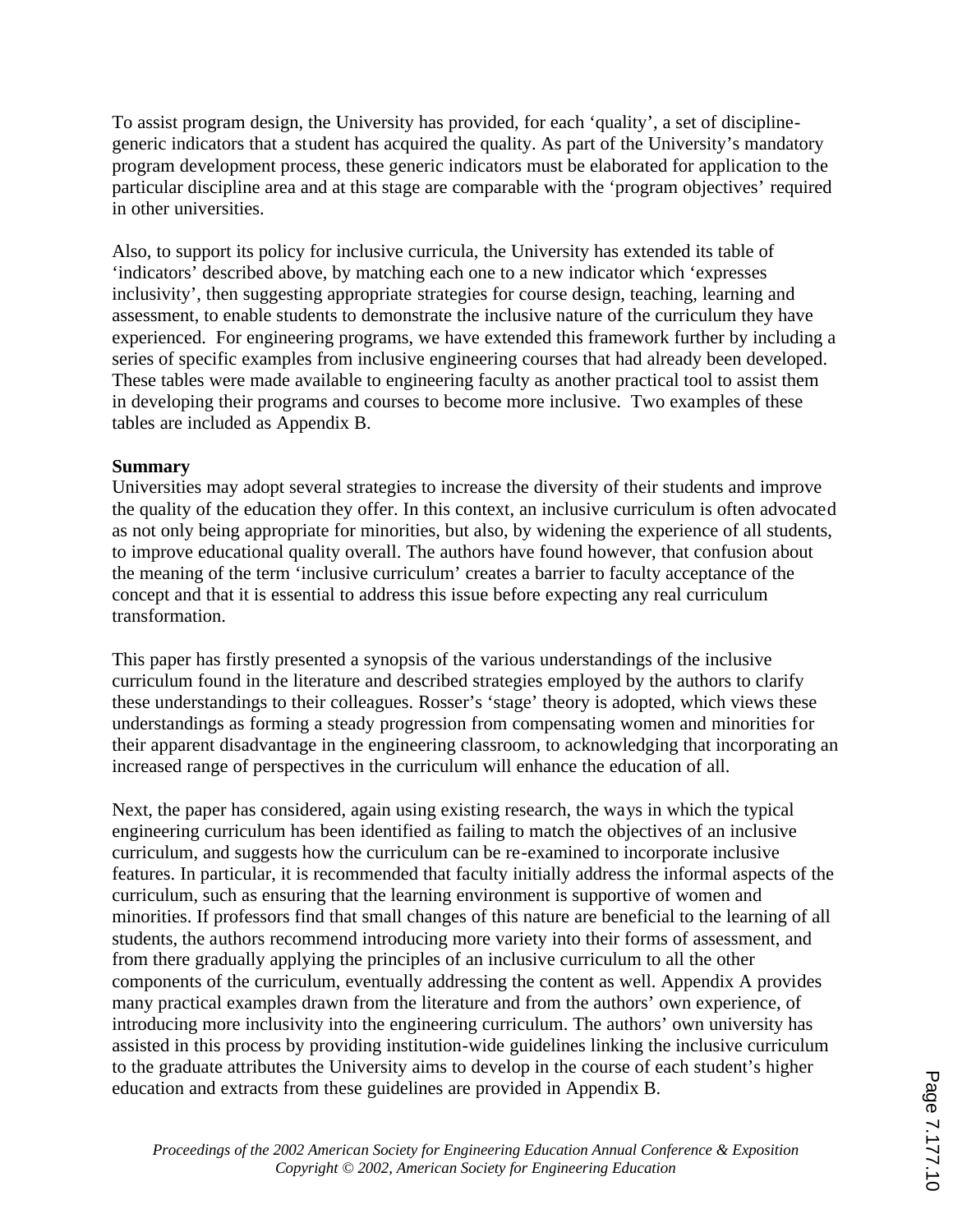This paper has presented arguments for the need to develop inclusive curriculum in engineering programs as well as some practical strategies and resources to assist in this process. Whilst there is sometimes resistance to implementing these changes (as with all change), the authors have found that the use of workshops, informal discussions and particularly the provision of practical and easily understood suggestions in a tangible form can be successful in overcoming this resistance. The importance of modelling best practice in this area within the authors' own teaching can also not be understated.

#### **Bibliography:**

- 1. Khazanet, V.L. (1996), Women in Civil Engineering and Science: It's time for Recognition and Promotion, *ASCE Journal of Professional Issues in Engineering Education and Practice,* Vol. 122, No 2, April 1996, pp. 65-68.
- 2. Australian Bureau of Statistics (1999) *Human Resources in Science and Technology*, Canberra: Australian Bureau of Statistics.
- 3. Lewis, S., Harris, R., and Cox, B. (2000) *Engineering a Better Workplace: A Diversity Guide for the Engineering Profession.* National Centre for Gender and Cultural Diversity, Swinburne University of Technology.
- 4. Roberts, P., and Ayre, M., (in press), ' Did she jump or was she pushed? A study of women's retention in the engineering workforce'. *International Journal of Engineering Education*.
- 5. Rosser, S., 1995, Reaching the Majority: Retaining Women in the Pipeline, in S. Rosser (Ed) *Teaching the Majority: breaking the gender barrier in science, mathematics and engineering,* Columbia University: Teachers College Press, pp. 1-21.
- 6. Glover, J. (2000) *Women and Scientific Employment*, Basingstoke, UK: MacMillan Press Ltd.
- 7. Institution of Engineers Australia, 1996, (IEAust), *Changing the Culture: Engineering Education into the Future, Review Report* Canberra: IEAust.
- 8. European Technology Assessment Network on Woman and Science 2000. European Commission, URL (accessed December 2001) ftp://ftp4.cordis.lu/pub/improving/docs/g\_wo\_etan\_en\_199901.pdf
- 9. Beder, S. (1989) Towards a More Representative Engineering Education. *International Journal of Applied Engineering Education* 5 (2), pp 173 – 182, and URL (accessed December 2001): http://www.uow.edu.au/arts/sts/sbeder/education2.html
- 10. Lewis, S. (1995) Chilly Courses for Women? Some Engineering and Science Experiences, in *Women, Culture and Universities: A Chilly Climate*? University of Technology, Sydney, pp. 270-276.
- 11. Fennema, E., and Leder, G. (Des) (1990), *Mathematics and Gender: Influences on Teachers and Students,* New York: Teachers College Press.
- 12. Willis S., 1996, Gender Justice and the Mathematics Curriculum in (Eds.) L. Parker, L. J. Rennie, and B. J. Fraser, Gender, Science and the Mathematics Curriculum: Shortening the Shadow, Dordrecht: Kluwer Academic Publishers, pp. 41-51.
- 13. Seeman, K., and Talbot, R. (1995) Technacy: Towards a Holistic Understanding of Technology Teaching and Learning among Aboriginal Australians in *Prospects,* Vol XXV, no. 4, December, pp. 761-775.
- 14. Parsons, D., & Parsons, B. (1997) The aboriginal experience: a case study in engineering values*, Proceedings of the Australasian Association for Engineering Education 9th Annual Convention and Conference* , University of Ballarat, 14-17 December, pp. 272-276.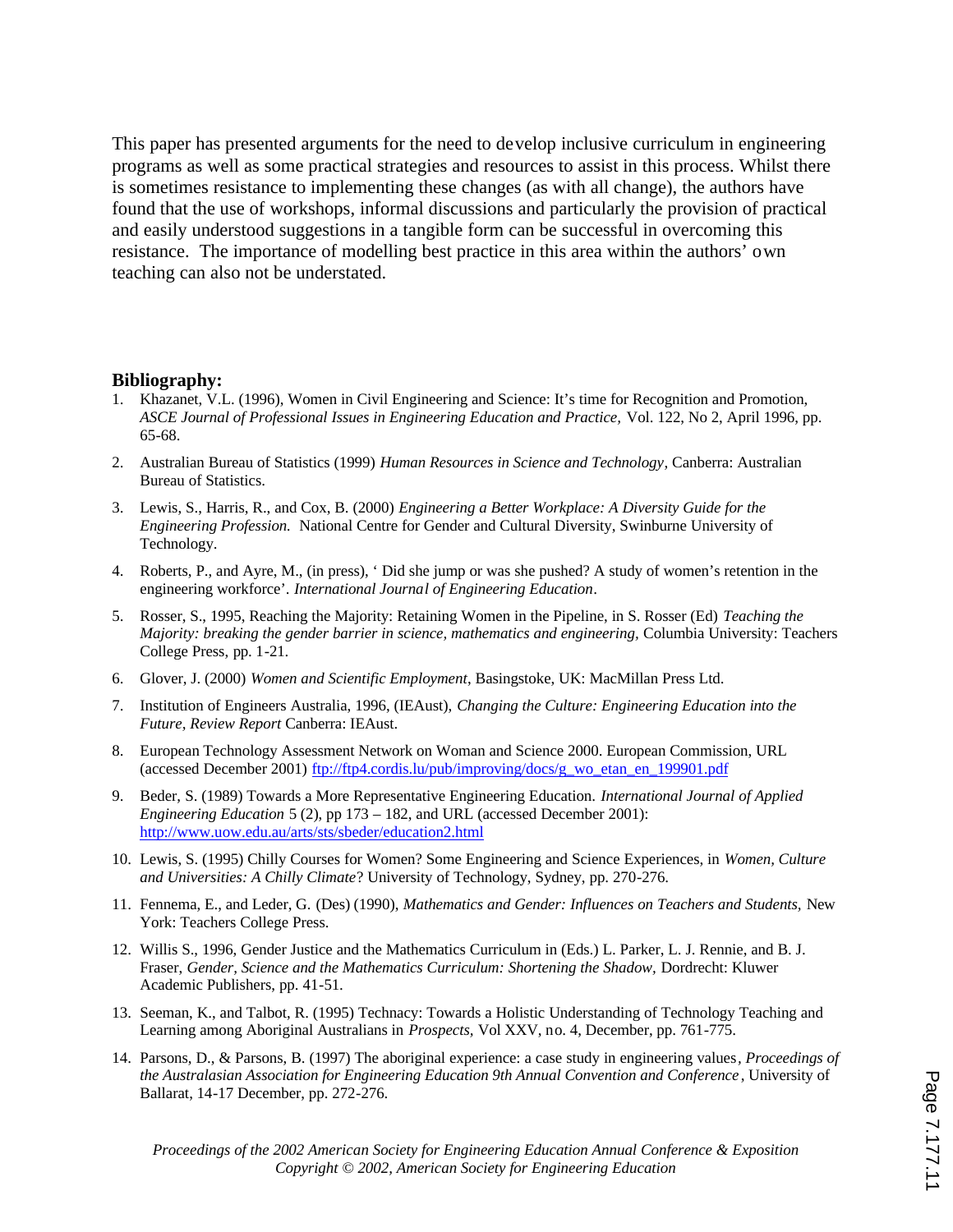- 15. Bianchini, J., Whitney, D., Breton, T., and Hilton-Browne, B. (1999) *Inclusive Science Education: Scientists' Views and Instructional Practices,* URL (accessed December 2001) http://www.educ.sfu.ca/narstsite/conference/bianchinietal/bianchinietal.html
- 16. Ayre, M.E., Mills, J., Nafalski, A., and Priest, S., *Making Engineering More Inclusive*, (Preview edition 1998, University of South Australia).
- 17. Ayre, M. E., and Mills, J. M., 1999, Outcomes of a University's Inclusive Curriculum Project in the Engineering Disciplines, *Proceedings of the 11th Annual Convention and Conference: Unfolding Landscapes in Engineering Education: Australasian Association for Engineering Education, 26-29 September.* Adelaide: University of South Australia, pp. 406 – 411.
- 18. University of South Australia, 2000, *Policy for Development, Amendment and Approval of Programs and Courses.* Internal document.
- 19. University of South Australia, 2001, *Code of Good Practice: University Teaching.* Internal document. Available at http://www.unisa.edu.au/adminfo/codes/teaching.htm
- 20. Nair, I., and Majetich, S. (1995) Physics and Engineering in the Classroom in (ed) S. Rosser, Teaching the Majority: Breaking the Gender Barrier in Science, Mathematics and Engineering*,* New York, Teachers College Press, pp. 25-42.
- 21. Lintern, S. (1995) *Oh Look …A Girl!*, University of South Australia.
- 22. Jolly, L. (1996) *The First Year Engineering Ethnographic Project: An Overview,* Department of Anthropology and Sociology, University of Queensland.
- 23. McLean, C., Lewis, S., Copeland, J., O'Neill, B., and Lintern, S. (1997) Masculinity and The Culture of Engineering in *Australasian Journal of Engineering Education,* Vol 7, No 2, pp. 143-156.
- 24. Haraway, D. (1978) Animal sociology and a natural economy of the body politic, *Signs*, Vol 4, No 1, pp. 21-60.
- 25. Keller, E. (1982) Feminism and Science, *Signs,* Vol 7, No 3, pp. 589-602.
- 26. Bleier, R. (1984) *Science and Gender: a Critique of Biology and its Theories on Women*, Elmsford, New York, Pergamon Press.
- 27. Hubbard, R. (1990) The Politics of Women's Biology, New Brunswick, New Jersey: Rutgers University Press.
- 28. Warren, K. (1989), Rewriting the Future: The Feminist Challenge to the Malestream Curriculum, *Feminist Teacher*, Vol 4, No 2/3**.**
- 29. Armstrong J., and Leder, G., 1995, *Engineering Education: How to Design a Gender-Inclusive Curriculum*, Congress of Engineering Deans
- 30. George, R.,1997, *Influences on the development of graduate qualities in the Australian context;* unpublished paper, University of South Australia
- 31. Cartwright, N., 1997, *Assessment and Feedback,* Support Centre for Effective Teaching and Learning, University of Ballarat

#### **Biographical Information**

JULIE MILLS is a Senior Lecturer in Civil Engineering at the University of South Australia. She has been lecturing since 1996 and prior to that, she worked for several years in industry as a structural engineer. Julie has a BE (Hons) from Adelaide University, M. Tech. from Deakin University and is currently undertaking a PhD at Curtin University in the area of engineering education. Her primary research interests are in cold-formed steel structures and engineering education.

MARY AYRE is currently a part-time lecturer at the University of Glamorgan and the Open University, UK. She has recently returned to the UK after nine years in Australia, during which time she coordinated the University of South Australia's inclusive curriculum project, as well as working there as a lecturer and researcher. She holds a B.Sc.(Economics) from the London School of Economics, and a B.Sc. from the Open University.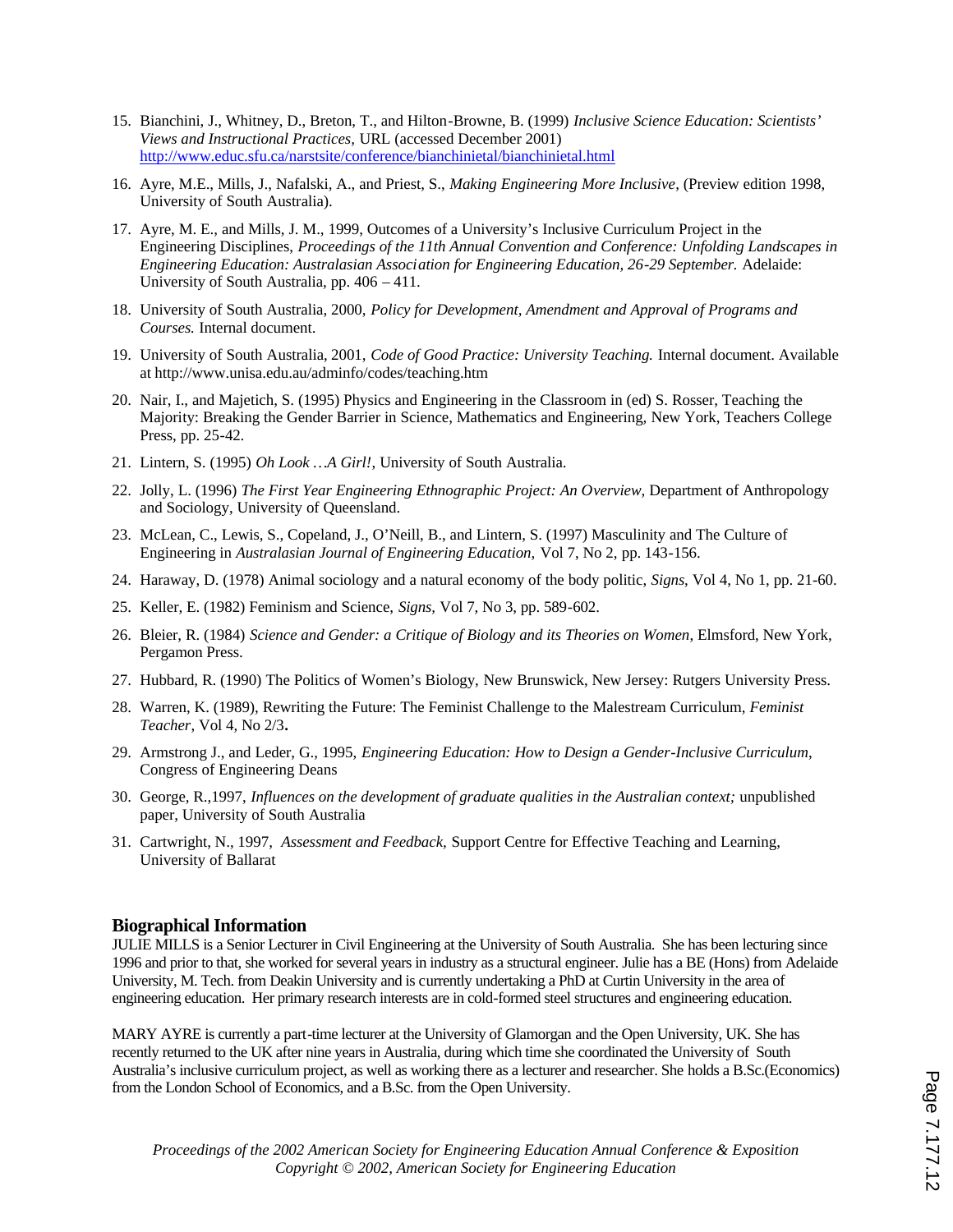## **Appendix A**

## **Suggestions for Designing an Inclusive Engineering Curriculum**

Use this table if you are designing a course or subject, and want some ideas about how to make it more inclusive.

*Note: There is not necessarily a one-to-one correspondence between the points in column 2 ("think about") and Column 3 the* "examples and suggestions", since the column 3 items often address several of the column 2 points.

| Curriculum                                      | Think about                                                                                                                                                                                                                                                                                                                                                                                                               | <b>Examples and Suggestions</b>                                                                                                                                                                                                                                                                                                                                                                                                                                                                                                                                                                                                                                                                                                                                                                                                                                                                   |
|-------------------------------------------------|---------------------------------------------------------------------------------------------------------------------------------------------------------------------------------------------------------------------------------------------------------------------------------------------------------------------------------------------------------------------------------------------------------------------------|---------------------------------------------------------------------------------------------------------------------------------------------------------------------------------------------------------------------------------------------------------------------------------------------------------------------------------------------------------------------------------------------------------------------------------------------------------------------------------------------------------------------------------------------------------------------------------------------------------------------------------------------------------------------------------------------------------------------------------------------------------------------------------------------------------------------------------------------------------------------------------------------------|
| Components                                      |                                                                                                                                                                                                                                                                                                                                                                                                                           |                                                                                                                                                                                                                                                                                                                                                                                                                                                                                                                                                                                                                                                                                                                                                                                                                                                                                                   |
| <b>Assumptions</b>                              | whether students from diverse<br>$\bullet$<br>backgrounds have the same<br>experiences and interests as<br>'traditional' engineering students<br>whether they all have 'tinkering'<br>$\bullet$<br>experience<br>students' previous access to<br>$\bullet$<br>computers and their levels of<br>computer literacy                                                                                                          | include introductory 'how-to-use' laboratory and<br>$\bullet$<br>computer sessions as an integral part of the course; for<br>students who have had limited access to computing<br>facilities, or who have never had the sort of experiences<br>often assumed, like playing with mechanical or<br>electronic toys, or dismantling a car engine.<br>ensure that these sessions are open to all students<br>$\bullet$                                                                                                                                                                                                                                                                                                                                                                                                                                                                                |
| Aims and                                        | how to integrate technical<br>$\bullet$                                                                                                                                                                                                                                                                                                                                                                                   | include social, environmental and global aims and<br>$\bullet$                                                                                                                                                                                                                                                                                                                                                                                                                                                                                                                                                                                                                                                                                                                                                                                                                                    |
| <b>Objectives</b>                               | understanding with society's needs<br>developing students' awareness of<br>$\bullet$<br>international, multicultural, gender,<br>indigenous, and other perspectives<br>in engineering and technology<br>preparing students for<br>$\bullet$<br>professional practice in a<br>multicultural society and global<br>economy                                                                                                  | objectives with the technological and professional ones<br><b>Example from the University of South</b><br>Australia subject "Communication and the<br>Profession"<br>On completion of this subject, the student<br>should be able to<br>take account of environmental issues and the human<br>$\bullet$<br>factor in analysing and designing engineering<br>systems;<br>present a set of logically related ideas in spoken and<br>٠<br>written form;<br>plan, draft and edit a range of written assignments;<br>٠<br>listen to, read, summarise and reflect critically upon<br>$\bullet$<br>the viewpoints of others;<br>identify, analyse and discuss the major features of<br>$\bullet$<br>language used in professional and academic contexts,<br>and themes and issues in verbal communication;<br>realise the importance of sustainable development<br>$\bullet$<br>and professional ethics. |
| Content:<br>(primary, and<br>some<br>secondary) | incorporating the interests and<br>$\bullet$<br>experiences of diverse social and<br>cultural groups<br>challenging a uniform view of<br>$\bullet$<br>knowledge<br>developing, in the classroom and<br>$\bullet$<br>the laboratory, cooperative,<br>communicative, creative and<br>critical skills as well as technical,<br>logical, analytical, and competitive<br>skills<br>providing students with 'open-<br>$\bullet$ | include applications of the technology in different<br>$\bullet$<br>physical, cultural and social contexts: eg<br>electrical/electronic appliances where the power supply<br>is unreliable; and bio-medical, as well as military,<br>applications<br>discuss the ways in which technology has improved<br>٠<br>peoples' lives<br>include reference to alternative scientific<br>methodologies, eg feminist science<br>give students investigative problems for which they<br>$\bullet$<br>need to devise their own experiments, rather than<br>standard laboratory exercises with an expected                                                                                                                                                                                                                                                                                                     |

*Proceedings of the 2002 American Society for Engineering Education Annual Conference & Exposition Copyright © 2002, American Society for Engineering Education*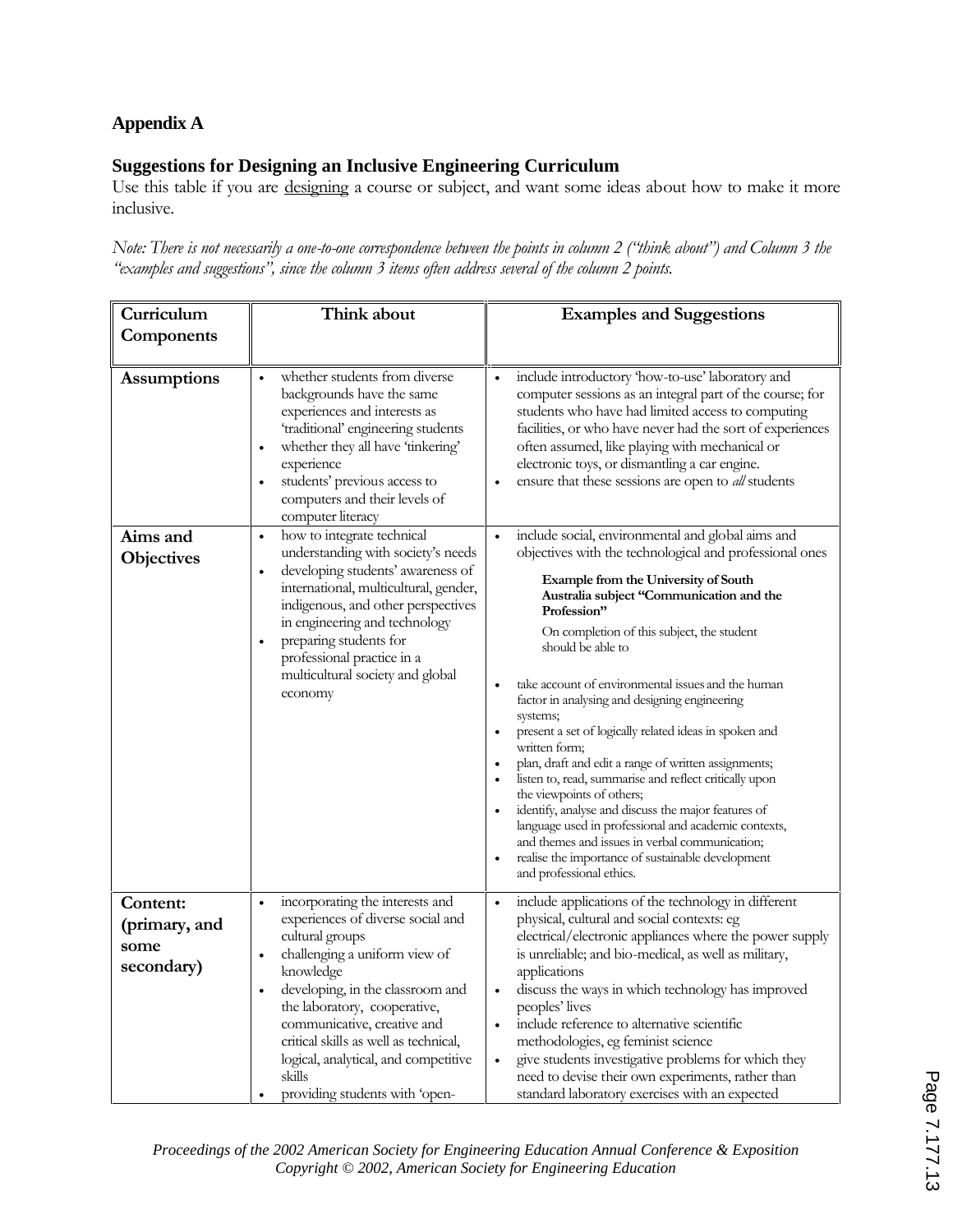| Curriculum               | Think about                                                                                                                                                                                                                                                                                                                                                                                                                                                                                                                                                                                                    | <b>Examples and Suggestions</b>                                                                                                                                                                                                                                                                                                                                                                                                                                                                                                                                                                                                                                                                                                                                                                                                                                                             |
|--------------------------|----------------------------------------------------------------------------------------------------------------------------------------------------------------------------------------------------------------------------------------------------------------------------------------------------------------------------------------------------------------------------------------------------------------------------------------------------------------------------------------------------------------------------------------------------------------------------------------------------------------|---------------------------------------------------------------------------------------------------------------------------------------------------------------------------------------------------------------------------------------------------------------------------------------------------------------------------------------------------------------------------------------------------------------------------------------------------------------------------------------------------------------------------------------------------------------------------------------------------------------------------------------------------------------------------------------------------------------------------------------------------------------------------------------------------------------------------------------------------------------------------------------------|
| Components               |                                                                                                                                                                                                                                                                                                                                                                                                                                                                                                                                                                                                                |                                                                                                                                                                                                                                                                                                                                                                                                                                                                                                                                                                                                                                                                                                                                                                                                                                                                                             |
|                          |                                                                                                                                                                                                                                                                                                                                                                                                                                                                                                                                                                                                                |                                                                                                                                                                                                                                                                                                                                                                                                                                                                                                                                                                                                                                                                                                                                                                                                                                                                                             |
|                          | ended' opportunities to relate,<br>apply, generalise from, and<br>hypothesise with, the knowledge<br>and skills they are acquiring<br>students who resign from<br>$\bullet$<br>engineering courses often<br>complain of lack of creativity, and<br>relevance; and of being bored                                                                                                                                                                                                                                                                                                                               | outcome (or 'right answers').<br>make creativity and innovation an integral part of the<br>$\bullet$<br>course. For example, the University of South Australia's<br>course "Engineering Innovation and Practice"<br>combines a problem-based approach in engineering<br>education with techniques from the field of educational<br>psychology to develop creativity and innovation in<br>students.<br>include some cross-disciplinary study<br>$\bullet$                                                                                                                                                                                                                                                                                                                                                                                                                                    |
| Teaching and<br>Learning | active learning strategies are<br>$\bullet$<br>generally regarded as leading to<br>more effective learning than<br>passive methods like lecturing<br>using a variety of teaching<br>methods to<br>- accommodate a range of learning<br>styles<br>- develop a range of skills in all<br>students                                                                                                                                                                                                                                                                                                                | aim to extend the preferred learning styles of all<br>$\bullet$<br>students by employing a variety of teaching methods<br>teaching and learning arrangements could include, for<br>$\bullet$<br>example: problem-based-learning, mini-projects, peer-<br>assisted learning, case-studies, computer-based-learning<br>make sure there are opportunities for collaborative<br>$\bullet$<br>learning, as well as learning in competition with others<br>give open-ended laboratory investigations or computer<br>simulations, as well as exercises with 'closed' expected<br>results                                                                                                                                                                                                                                                                                                           |
| Assessment               | the evidence that some assessment<br>$\bullet$<br>methods favour some social and<br>cultural groups (eg male students<br>tend to perform better than<br>females in multiple-choice tests,<br>women are often better at essay-<br>writing than men) [29]<br>assessment modes need to reflect<br>$\bullet$<br>the teaching and learning<br>methodologies employed<br>Matching assessment techniques to<br>$\bullet$<br>the different teaching and learning<br>arrangements which develop particular<br>graduate qualities is an important<br>characteristic of excellence in course<br>and subject delivery [30] | provide opportunities for students to demonstrate their<br>$\bullet$<br>learning in a variety of ways, including modes which<br>tend to be encouraged and developed in other cultural<br>environments<br>use a mixed portfolio of assessment methods<br>Example from the subject Electricity and<br>Electronics.<br>Students are assessed by:<br>tutorial quizzes held in the first 10 minutes<br>of each tutonal<br>team reports of practicals<br>a multi-choice mid-semester test (practice<br>tests available on the internet)<br>a mixed-mode 2-hour final closed-book<br>exam<br>Students also have the opportunity to earn<br>a 5% bonus by contributing to the<br>development of the subject with eg: new<br>laboratory tests, software, tutorial questions.<br>See Cartwright [31] for exemplars illustrating the use of a<br>variety of assessment methods in engineering subjects |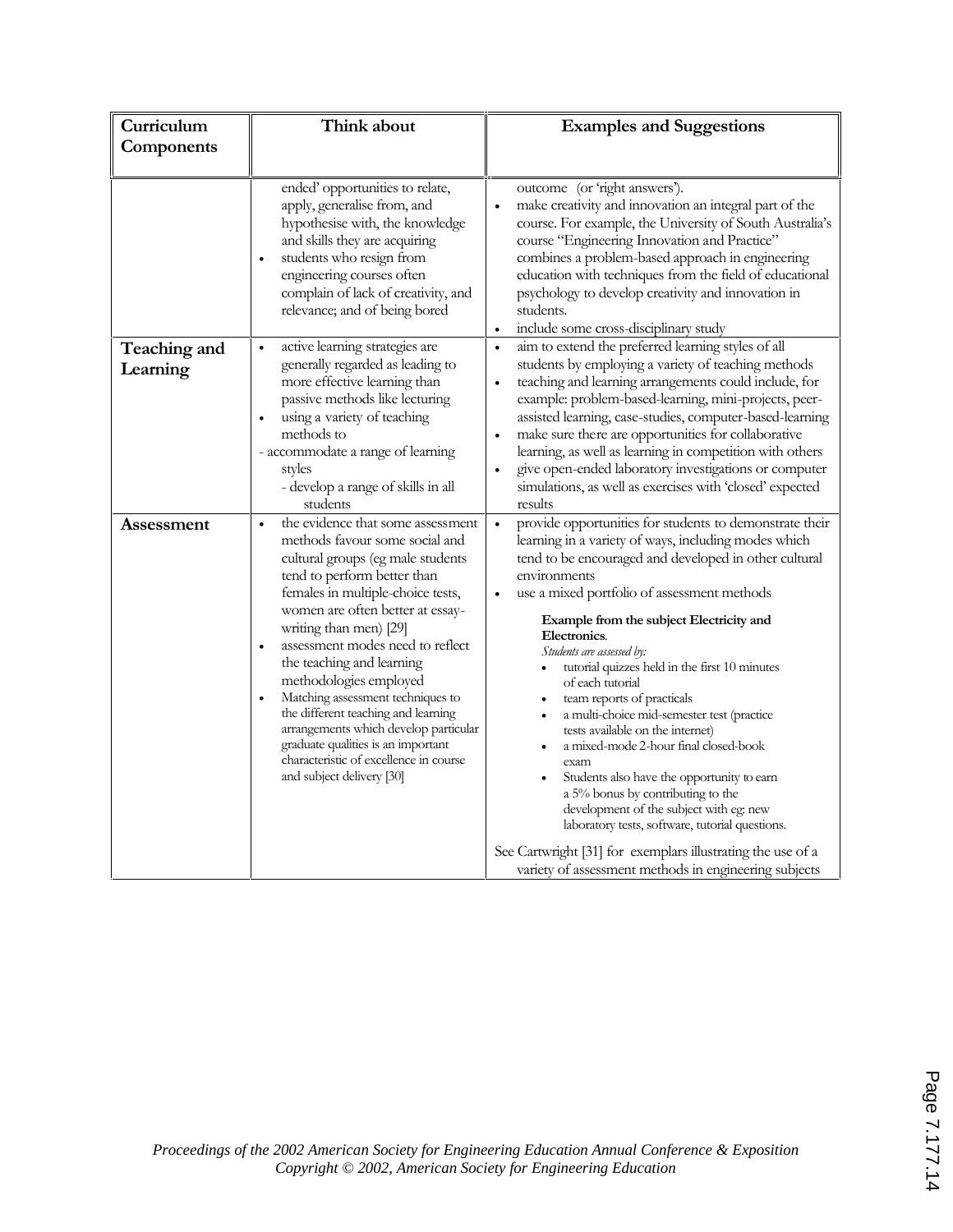# **Appendix B – University of South Australia Inclusive Curriculum Guidelines, Examples from Engineering**

| A graduateis prepared for life-long learning in pursuit of ongoing personal development and<br><b>QUALITY 2</b><br>excellence in professional practice.                                                                                                                                                                                                                                     |                                                                                                                                                                                                                                                                                                                                                                                                                                                                                                                                                                                            |                                                                                                                                                                                                                                                                                                                                                                                                                                                                                                                                                                                                                                                                       |  |  |  |  |  |
|---------------------------------------------------------------------------------------------------------------------------------------------------------------------------------------------------------------------------------------------------------------------------------------------------------------------------------------------------------------------------------------------|--------------------------------------------------------------------------------------------------------------------------------------------------------------------------------------------------------------------------------------------------------------------------------------------------------------------------------------------------------------------------------------------------------------------------------------------------------------------------------------------------------------------------------------------------------------------------------------------|-----------------------------------------------------------------------------------------------------------------------------------------------------------------------------------------------------------------------------------------------------------------------------------------------------------------------------------------------------------------------------------------------------------------------------------------------------------------------------------------------------------------------------------------------------------------------------------------------------------------------------------------------------------------------|--|--|--|--|--|
| <b>INDICATORS EXPRESSING</b>                                                                                                                                                                                                                                                                                                                                                                | <b>EDUCATIONAL STRATEGIES</b>                                                                                                                                                                                                                                                                                                                                                                                                                                                                                                                                                              | <b>EXAMPLES</b>                                                                                                                                                                                                                                                                                                                                                                                                                                                                                                                                                                                                                                                       |  |  |  |  |  |
| <b>INCLUSIVITY</b><br>$\Box$<br>understand the social and cultural<br>dimensions of networks of<br>knowledge and be able to<br>recognise their implications in<br>locating, evaluating, managing<br>and using information<br>$\Box$<br>understand the partial and relative<br>nature of their own knowledge<br>and its construction in relation to<br>their historical, social and cultural | $\Box$<br>structure and stage information<br>literacy into the requirements of<br>assignments<br>$\Box$<br>incorporate into the details and<br>discussion about specific assessment<br>the relevant issues of locating,<br>evaluating, managing and using<br>information<br>$\Box$<br>as a part of the curriculum, engage<br>students in an analysis of their own<br>readiness for learning and preferred                                                                                                                                                                                  | $\Box$<br>set open-ended laboratory<br>investigations or computer<br>simulations, as well as exercises<br>with 'closed' expected results<br>$\Box$<br>sometimes ask students to reflect<br>on experiences in the classroom or<br>in undertaking assignments, in<br>writing. This provides a 'safe'<br>medium for all students to<br>participate without being too<br>publicly exposed, and also helps                                                                                                                                                                                                                                                                 |  |  |  |  |  |
| experiences<br>$\Box$<br>recognise the potential for<br>enlarging their repertoire of<br>learning styles to include<br>strategies appropriate in a range of<br>cultural or social groups                                                                                                                                                                                                    | ways of learning and provide<br>opportunities for these personal<br>styles to be discussed in a group<br>context<br>$\Box$<br>use a range of learning and<br>assessment strategies providing<br>learner choice within the curriculum                                                                                                                                                                                                                                                                                                                                                       | develop language skills<br>$\Box$<br>be aware of the importance of<br>'attribute style' - the pattern of<br>causes attributed by people to the<br>events of their lives, and the known<br>gender differences in these, such as<br>women students attributing failure                                                                                                                                                                                                                                                                                                                                                                                                  |  |  |  |  |  |
| о<br>maintain a concept of self in<br>relation to, and which is informed<br>by, wider social and cultural<br>perspectives<br>$\Box$<br>sustain an intellectual approach<br>which embraces the changing<br>social and cultural professional<br>context                                                                                                                                       | $\Box$<br>give opportunities for students to<br>maintain a positive self concept by<br>providing opportunities for all<br>students to affirm and use their<br>previous experiences within the<br>curriculum<br>$\Box$<br>use a range of registers, language<br>styles and vocabularies in different<br>media to model communication<br>practices which include rather than<br>exclude<br>$\Box$<br>respect and build on diverse prior<br>learning experiences, values and<br>goals<br>$\Box$<br>specify assumed knowledge and<br>skills and make provision for<br>students to access these | to lack of ability whereas male<br>students may 'blame' bad luck (or<br>even bad teaching)<br>use a mixed portfolio of assessment<br>$\Box$<br>methods, eg in Electricity and<br>Electronics students are assessed by<br>all of the following: tutorial quizzes<br>held in the first 10 minutes of each<br>tutorial, team reports of practicals, a<br>multi-choice mid-semester test<br>(practice tests are available on the<br>internet), a mixed-mode 2-hour<br>final closed-book exam. Students<br>also have an opportunity to earn a<br>5% bonus by contributing to the<br>development of the subject with eg:<br>new lab tests, software, tutorial<br>questions. |  |  |  |  |  |
|                                                                                                                                                                                                                                                                                                                                                                                             | $\Box$<br>respect, value and make provision for<br>different kinds of student<br>participation                                                                                                                                                                                                                                                                                                                                                                                                                                                                                             |                                                                                                                                                                                                                                                                                                                                                                                                                                                                                                                                                                                                                                                                       |  |  |  |  |  |

cont. next page